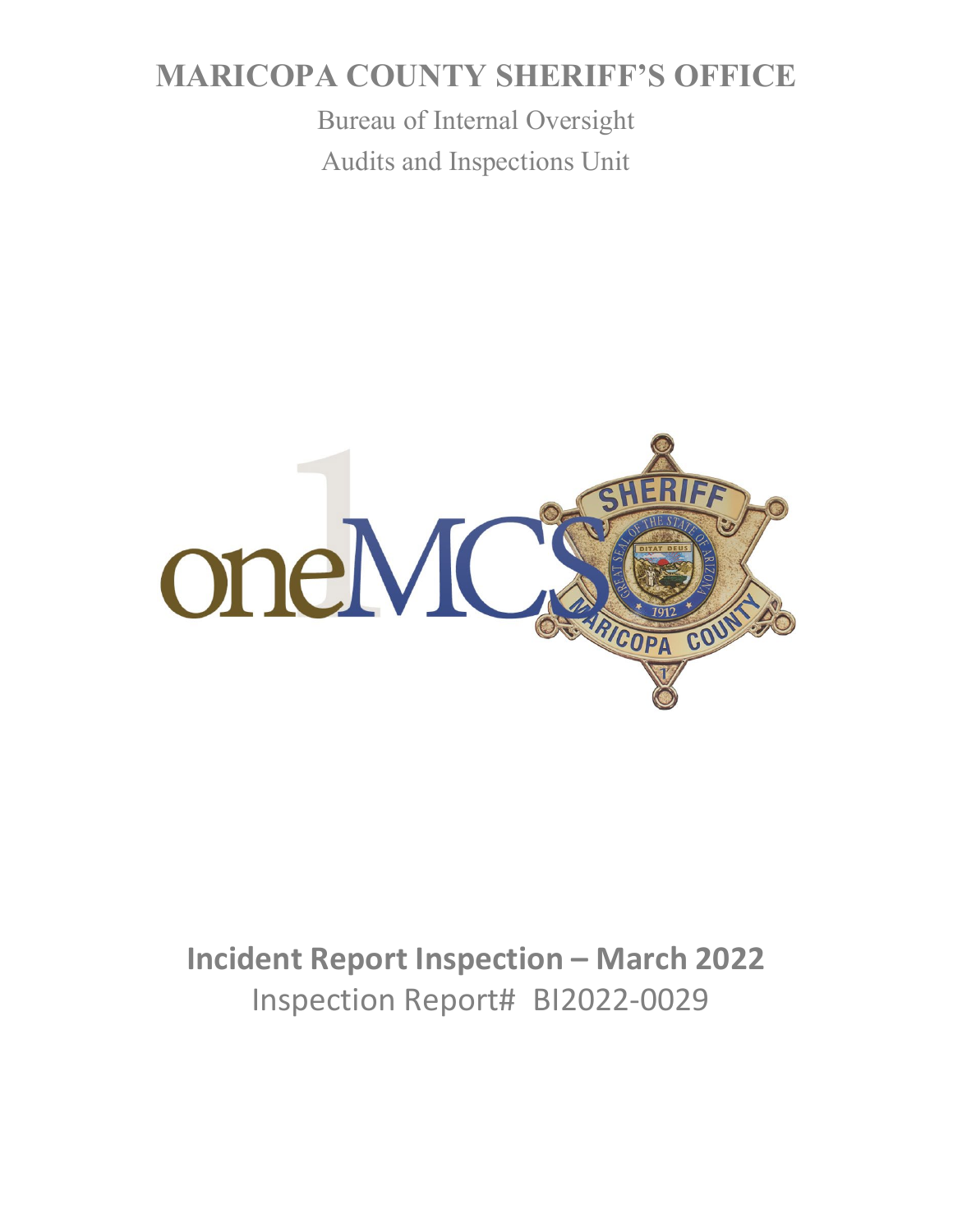#### **Background:**

The Audits and Inspections Unit (AIU) of the Bureau of Internal Oversight (BIO) will conduct inspections of In-custody and Criminal Citation Incident Reports (IR's) on a monthly basis to determine if the IR's are in compliance with Office policy. For March 2022 the Court Monitors selected 40 Incident Reports obtained from all patrol district(s)/division(s).

A random sample of 20 In-custody and 20 Criminal Citation IRs was provided to MCSO by the Monitor Team, totaling 40 for inspection. In addition to the sample of 40 reports, there were **0** immigration investigation IRs, **0** lack of identity investigations IRs, and **0** County Attorney Turndowns where the prosecutor indicated they declined prosecution due to a lack of probable cause.

The purpose of the IR inspection is to determine compliance with Office policies, Federal and State laws and to promote proper supervision. To achieve this, inspectors will review all IR's. The IR's will be uniformly inspected employing a matrix developed by the Bureau of Internal Oversight. The following procedures will be used in the matrix, which includes, but are not limited to, EA-11, CP-2, CP-8, GF-5, GE-3, GJ-35, EB-1:

#### **Matrix Procedures:**

- $\triangleright$  Verify the report was submitted prior to the end of the deputy's shift
- $\triangleright$  Verify the supervisor reviewed report within policy timelines
- $\triangleright$  Look for indicia contained in the report and/or forms that the report is not authentic or correct
- Ensure there was a proper investigation of any/all allegations concerning a crime
- $\triangleright$  Determine if there was a physical arrest/booking
- $\triangleright$  Determine if there was a citation in lieu of detention/booking (cite and release)
- $\triangleright$  Verify any applicable charges were submitted in a timely manner, not to exceed the statute of limitations
- $\triangleright$  Evaluate whether there was reasonable suspicion/probable cause for any noted searches
- $\triangleright$  Ensure the reason for any search conducted was properly documented
- $\triangleright$  Determine if the report contained all the required element(s) of the crime for each charge listed
- $\triangleright$  Ensure the report contains articulation of the legal basis for the action
- $\triangleright$  Verify the report properly articulates reasonable suspicion/probable cause
- $\triangleright$  Determine if there was reasonable suspicion/probable cause for any investigative detentions to include traffic stops and field contacts
- $\triangleright$  Determine if boilerplate and/or conclusory language was used
- $\triangleright$  Verify the information contained in the report is consistent/accurate throughout
- $\triangleright$  Look for indicia of bias-based and/or racial profiling
- $\triangleright$  Determine if the use or non-use of body-worn cameras was documented in the report
- $\triangleright$  Ensure that any/all property and/or evidence was processed and documented within MCSO policy guidelines
- $\triangleright$  Ensure all identity theft or lack of identity document reports note supervisor notification
- $\triangleright$  Ensure all immigration investigation reports document supervisor notification
- $\triangleright$  Ensure all lack of identification detention/arrest reports documented supervisornotification
	- $\triangleright$  Determine if the report was memorialized (IMF) by a supervisor in accordance with policy
	- $\triangleright$  Determine if documentation was discovered for an IMF indicating there was a command-level review of the supervisor's action within 14 days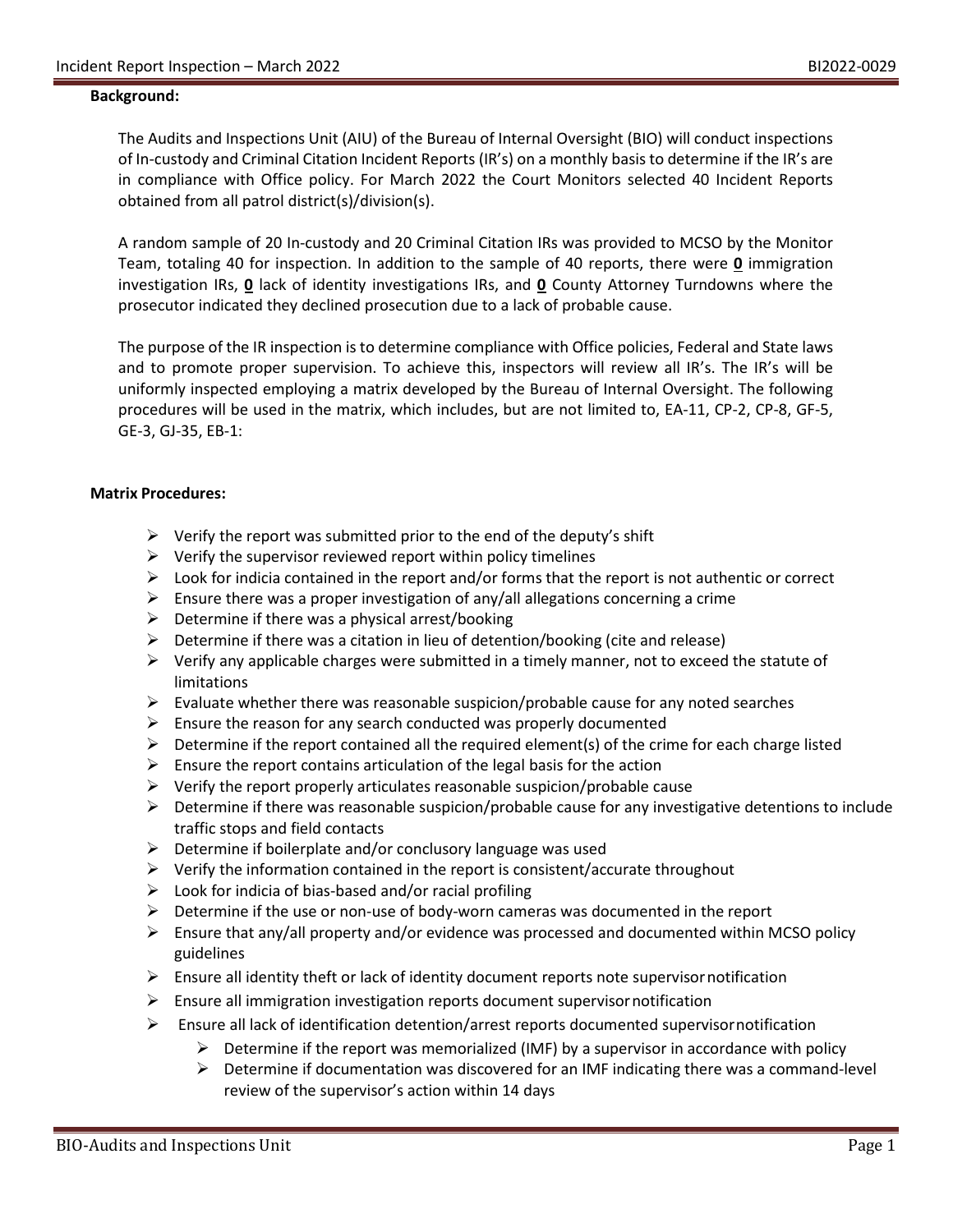- $\triangleright$  Verify suspects were provided with a Miranda Warning when required
- $\triangleright$  Evaluate whether there are any perceived violations of Constitutional Rights/Civil Liberties
- $\triangleright$  Evaluate whether there are any other perceived violations of Office Policy
- $\triangleright$  Determine if there was a need to review or correct Office policy, strategy, tactics, or training
- $\triangleright$  Each incident report inspected will be counted as one inspection

#### **Criteria:**

MCSO Policy EA-11 – Arrest Procedures: MCSO Policy CP-2 – Code of Conduct: MCSO Policy CP-8 – Preventing Racial and other Biased-Based Profiling: MCSO Policy GF-5 - Incident Report Guidelines: MCSO Policy GE-3 - Property Management and Evidence Control: MCSO Policy GJ-35 - Body-Worn Cameras: MCSO Policy EB-1 – Traffic Enforcement, Violator Contacts, and Citation Issuance

#### **Conditions:**

Of the **40** total selected reports that were inspected, the following has been concluded:

- **23** out of the **27** criteria inspected achieved 100% compliance.
- **34** of the **40** reports inspected were in compliance with the inspected criteria.
- **6** of the **40** reports accounted for all of the noted deficiencies.
- **39** of the **40** reports (or 97.5%) were submitted prior to the end of shift.
- **38** of the **40** reports (or 95%) were reviewed by a supervisor within policy timelines.
- **40** of the **40** reports (or 100%) detailed a proper investigation of any/all allegations concerning a crime.
- **40** of the **40** reports (or 100%) contained articulation of reasonable suspicion/probable cause for noted searches.
- **40** of the **40** reports (or 100%) properly documented the reason for a search being conducted.
- **40** of the **40** reports (or 100%) contained all of the elements of the crime for each charge listed.
- **40** of the **40** reports (or 100%) inspected contained the articulation of the legal basis for the action.
- **40** of the **40** reports (or 100%) contained articulation for reasonable suspicion/probable cause. [including Form 4]
- **40** of the **40** reports (or 100%) didn't contain boilerplate and/or conclusory language.
- **40** of the **40** reports (or 100%) contained articulation of reasonable suspicion/probable cause for investigative detentions.
- **40** of the **40** reports (or 100%) contained consistent/accurate information throughout.
- **38** of the **40** reports (or 95%) had any or all property and/or evidence processed and documented within MCSO policy guidelines.
- **40** of the **40** reports (or 100%) either did not require an IR memorialization or had one completed by a supervisor.
- **40** of the **40** reports (or 100%) documented that Suspects were provided a Miranda Warning when required.
- **39** of the **40** reports (or 97.5%) had no other violations of office policy.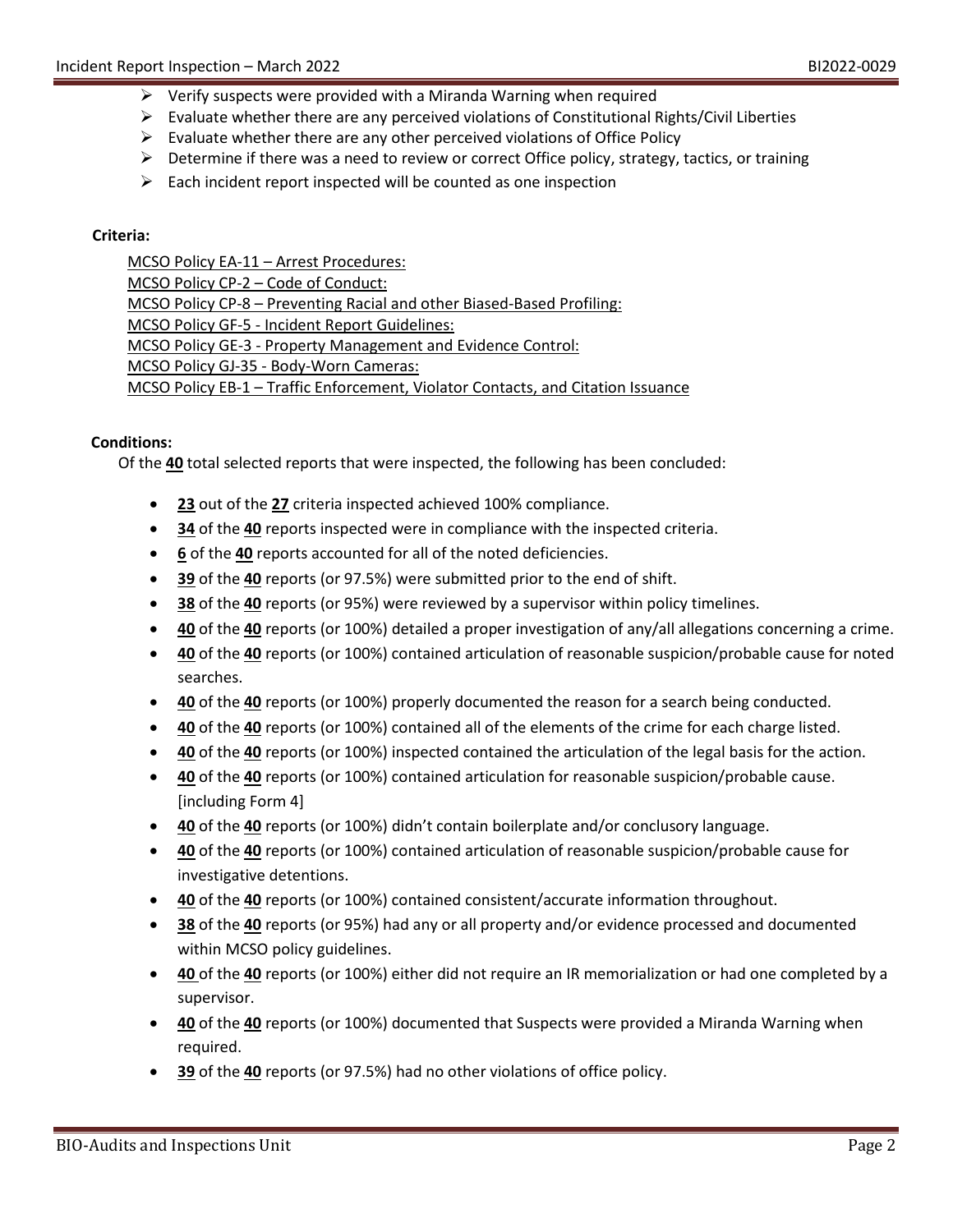The compliance rates of the sample reports utilizing the 27-inspection criterion resulted in an overall average compliance rate of **99.28%** for March of 2022, as illustrated in the graph below.



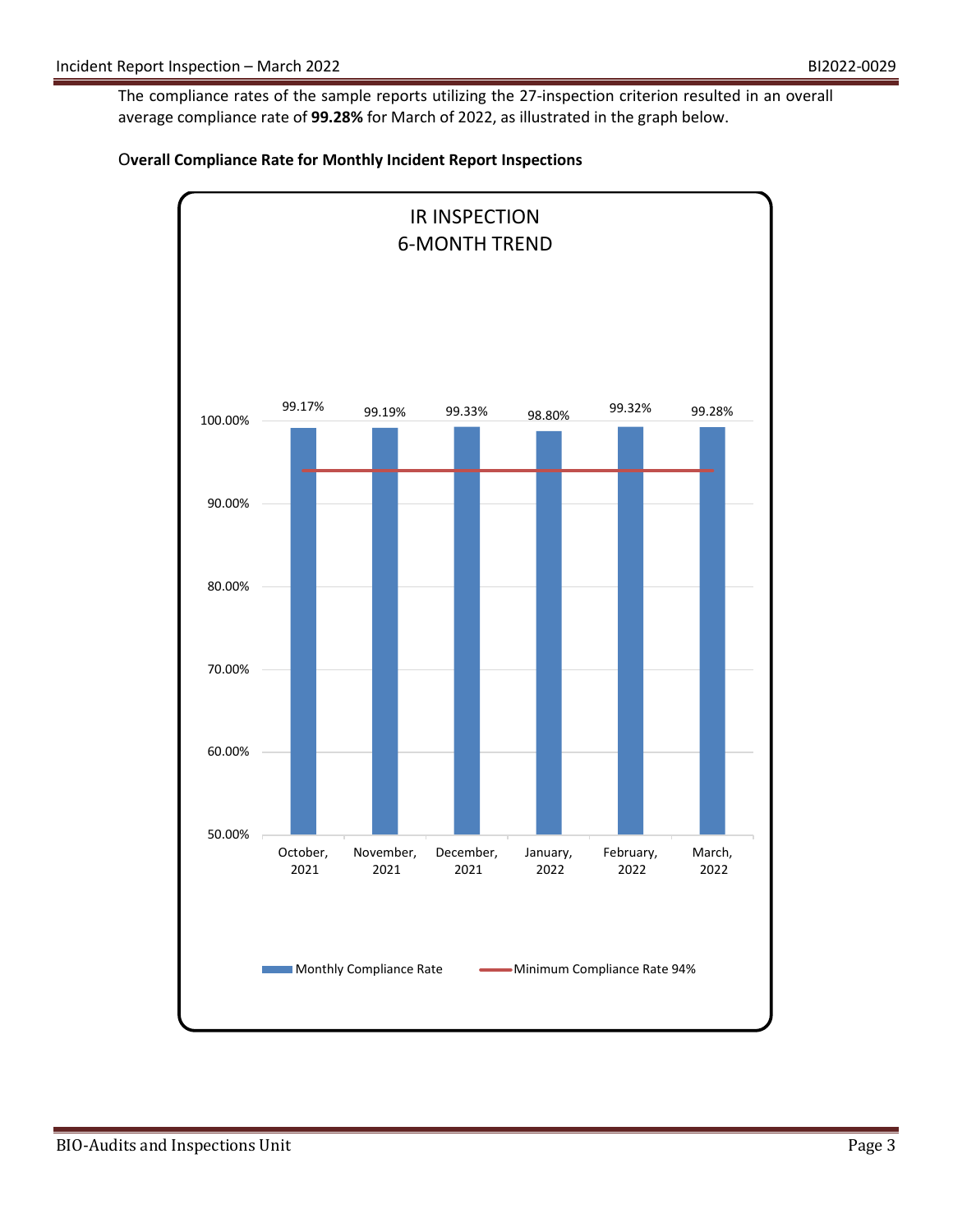**The following deficiencies were observed during the inspection period:**

## District 1 (2 BIO Action Forms):

| <b>District/Division</b>                  | <b>Deputy</b>                                                                                                                                                                                                                                                                                                                                                                                                                                                                                                         | Date of<br>Event | IR#               | <b>Current Supervisor</b> | <b>Current Commander</b> |
|-------------------------------------------|-----------------------------------------------------------------------------------------------------------------------------------------------------------------------------------------------------------------------------------------------------------------------------------------------------------------------------------------------------------------------------------------------------------------------------------------------------------------------------------------------------------------------|------------------|-------------------|---------------------------|--------------------------|
| District 1                                | Deputy                                                                                                                                                                                                                                                                                                                                                                                                                                                                                                                | Redacted         | Redacted          | Sergeant                  | Captain                  |
|                                           |                                                                                                                                                                                                                                                                                                                                                                                                                                                                                                                       |                  | <b>Deficiency</b> |                           |                          |
| 1.<br>$\bullet$<br>$\bullet$<br>$\bullet$ | Report not submitted prior to end of shift. Policy GF-5.4.A.1<br><b>Inspector Notes:</b><br>Report generated on 3/8 at 1649 hours. Submitted on 3/9 at 0907 hours.<br>Per Praxis, Deputy worked dayshift on 3/8 and 3/9, logging off at 2152 hours on 3/8 and back on at 0714<br>on $3/9$ .<br>Inspector did not locate documentation showing this potential deficiency was previously identified and<br>addressed, such as the completion of an Incident Report Memorialization or other applicable<br>intervention. |                  |                   |                           |                          |

| <b>District/Division</b>                                                                                                                                                                                                                                                                                                                                                                                                               | <b>Deputy</b> | Date of<br>Event | IR#               | <b>Current Supervisor</b> | <b>Current Commander</b> |
|----------------------------------------------------------------------------------------------------------------------------------------------------------------------------------------------------------------------------------------------------------------------------------------------------------------------------------------------------------------------------------------------------------------------------------------|---------------|------------------|-------------------|---------------------------|--------------------------|
| District 1                                                                                                                                                                                                                                                                                                                                                                                                                             | Deputy        | Redacted         | Redacted          | Sergeant                  | Captain                  |
|                                                                                                                                                                                                                                                                                                                                                                                                                                        |               |                  | <b>Deficiency</b> |                           |                          |
| Unable to locate property receipt for item seized and impounded as evidence. Policy GE-3.3.E<br>1.<br>Inspector Notes:<br>P&E report shows above listed Deputy impounded the item.<br>$\bullet$<br>Inspector did not locate documentation showing this potential deficiency was previously identified and<br>$\bullet$<br>addressed, such as the completion of an Incident Report Memorialization or other applicable<br>intervention. |               |                  |                   |                           |                          |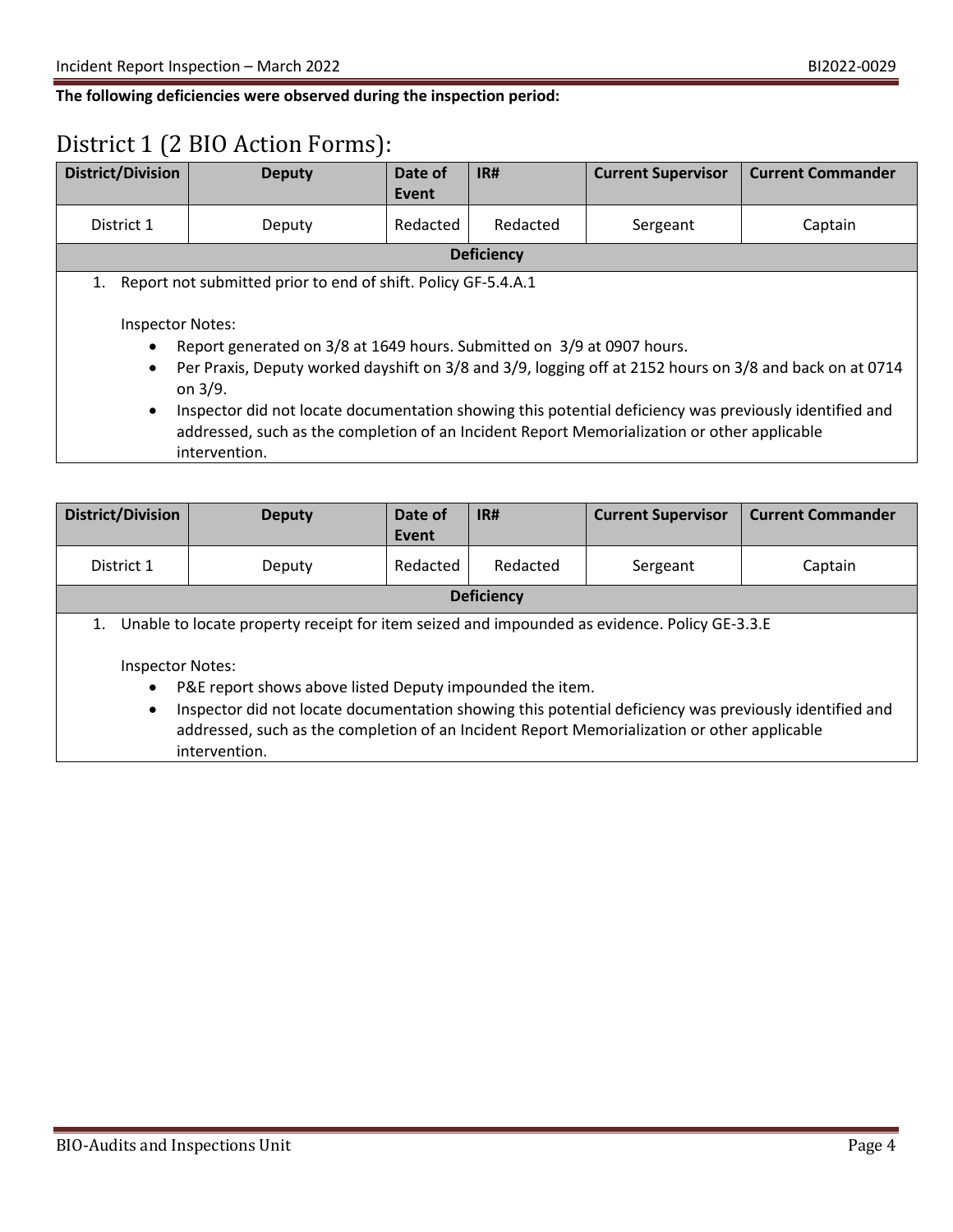### District 3 (1 BIO Action Form):

| <b>District/Division</b>                                                                 | <b>Responsible Supervisor</b>                                                                                                                                                                                                                                                                                                                                                                                                                                                                                                                                                                                            | Date of  | IR#      | <b>Current Supervisor</b> | <b>Current Commander</b> |  |
|------------------------------------------------------------------------------------------|--------------------------------------------------------------------------------------------------------------------------------------------------------------------------------------------------------------------------------------------------------------------------------------------------------------------------------------------------------------------------------------------------------------------------------------------------------------------------------------------------------------------------------------------------------------------------------------------------------------------------|----------|----------|---------------------------|--------------------------|--|
|                                                                                          |                                                                                                                                                                                                                                                                                                                                                                                                                                                                                                                                                                                                                          | Event    |          |                           |                          |  |
| District 3                                                                               | Sergeant                                                                                                                                                                                                                                                                                                                                                                                                                                                                                                                                                                                                                 | Redacted | Redacted | Lieutenant                | Captain                  |  |
|                                                                                          | <b>Deficiency</b>                                                                                                                                                                                                                                                                                                                                                                                                                                                                                                                                                                                                        |          |          |                           |                          |  |
| 1.                                                                                       | Report not reviewed within policy timeframe (72 hours). Policy GF-5.4.A.3                                                                                                                                                                                                                                                                                                                                                                                                                                                                                                                                                |          |          |                           |                          |  |
| <b>Inspector Notes:</b><br>$\bullet$<br>$\bullet$<br>$\bullet$<br>$\bullet$<br>$\bullet$ | Report generated on 3/14 at 0134, submitted on 3/14 at 0453 hours to above listed supervisor in TraCS.<br>Reviewed by above listed supervisor on 3/20 at 0811.<br>Per Praxis, above listed supervisor was the supervisor for the shift in which IR was generated and<br>submitted.<br>Inspector did not locate documentation showing this potential deficiency was previously identified and<br>addressed, such as the completion of an Incident Report Memorialization or other applicable<br>intervention.<br>Sergeant has one (1) prior BAF for the same deficiency in the last 12 months:<br>BAF2022-0428<br>$\circ$ |          |          |                           |                          |  |

## District 4 (1 BIO Action Form):

| <b>District/Division</b>                                                                                                                                                                                                                                                                                                                                                                                                                                                                                                                                                                  | <b>Deputy</b> | Date of<br>Event | IR#               | <b>Current Supervisor</b> | <b>Current Commander</b> |
|-------------------------------------------------------------------------------------------------------------------------------------------------------------------------------------------------------------------------------------------------------------------------------------------------------------------------------------------------------------------------------------------------------------------------------------------------------------------------------------------------------------------------------------------------------------------------------------------|---------------|------------------|-------------------|---------------------------|--------------------------|
| District 4                                                                                                                                                                                                                                                                                                                                                                                                                                                                                                                                                                                | Deputy        | Redacted         | Redacted          | Sergeant                  | Captain                  |
|                                                                                                                                                                                                                                                                                                                                                                                                                                                                                                                                                                                           |               |                  | <b>Deficiency</b> |                           |                          |
| Unable to locate property receipt for item seized and impounded as evidence. Policy GE-3.3.E<br>1.<br><b>Inspector Notes:</b><br>IR and P&E report detail above listed Deputy seizing and impounded the knife used in the offense.<br>$\bullet$<br>Only property receipt located was for video surveillance obtained at a later date.<br>$\bullet$<br>Inspector did not locate documentation showing this potential deficiency was previously identified and<br>$\bullet$<br>addressed, such as the completion of an Incident Report Memorialization or other applicable<br>intervention. |               |                  |                   |                           |                          |

**\*\*No BAF is required due to deficient employee is no longer employed\*\***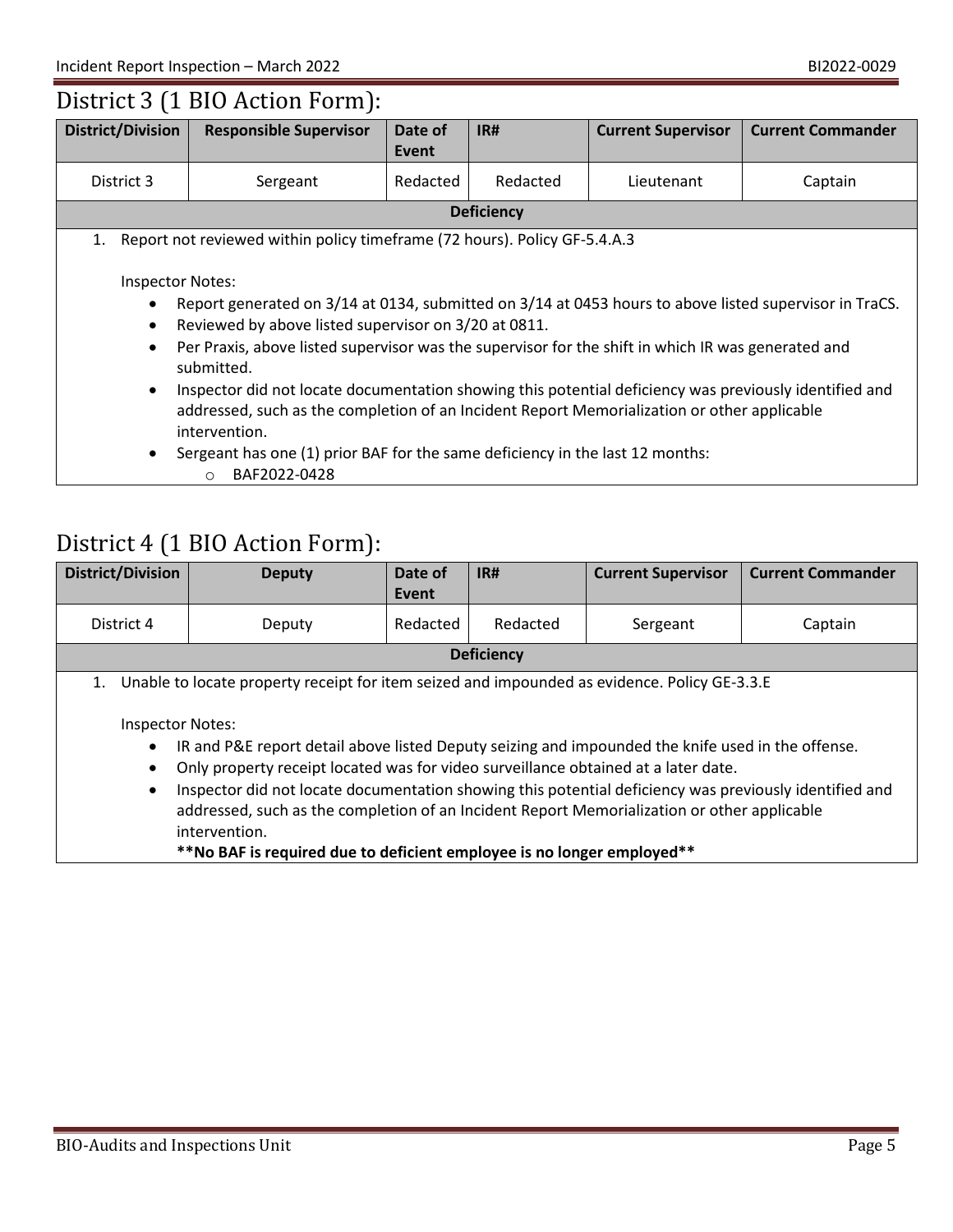### Training (1 BIO Action Form):

| <b>District/Division</b>                                                                                 | <b>Deputy</b>                                                                                                                                                                                                                                                                                                                                                                                                                                                                                                                                                                                      | Date of<br>Event | IR#               | <b>Current Supervisor</b> | <b>Current Commander</b> |
|----------------------------------------------------------------------------------------------------------|----------------------------------------------------------------------------------------------------------------------------------------------------------------------------------------------------------------------------------------------------------------------------------------------------------------------------------------------------------------------------------------------------------------------------------------------------------------------------------------------------------------------------------------------------------------------------------------------------|------------------|-------------------|---------------------------|--------------------------|
| <b>Training</b>                                                                                          | Deputy                                                                                                                                                                                                                                                                                                                                                                                                                                                                                                                                                                                             | Redacted         | Redacted          | Sergeant                  | Captain                  |
|                                                                                                          |                                                                                                                                                                                                                                                                                                                                                                                                                                                                                                                                                                                                    |                  | <b>Deficiency</b> |                           |                          |
| 1.<br>& N.2)<br><b>Inspector Notes:</b><br>$\bullet$<br>$\bullet$<br>$\bullet$<br>$\bullet$<br>$\bullet$ | Deputy improperly marked VSCF to indicate no search was conducted and no items were seized. Policy EB-2.2 (P<br>Report notes that a search incident to arrest was conducted.<br>Property receipt indicates that DL was seized and sent to MVD.<br>P&E report also shows the property was impounded for destruction.<br>This incident was reviewed by previous supervisor and memorialized in BT supervisor note (SN not<br>assigned), yet the above listed deficiency was not addressed.<br>Inspector did not locate documentation showing this potential deficiency was previously identified and |                  |                   |                           |                          |

addressed, such as the completion of an Incident Report Memorialization or other applicable intervention.

### Bureau of Internal Oversight (1 BIO Action Form):

| <b>District/Division</b>                                                                                                                                                                                                                                                                                                                                                                                                                                                                                                                                                                                                                                                                                                                            | <b>Responsible Supervisor</b>                                             | Date of  | IR#      | <b>Current Supervisor</b> | <b>Current Commander</b> |  |
|-----------------------------------------------------------------------------------------------------------------------------------------------------------------------------------------------------------------------------------------------------------------------------------------------------------------------------------------------------------------------------------------------------------------------------------------------------------------------------------------------------------------------------------------------------------------------------------------------------------------------------------------------------------------------------------------------------------------------------------------------------|---------------------------------------------------------------------------|----------|----------|---------------------------|--------------------------|--|
|                                                                                                                                                                                                                                                                                                                                                                                                                                                                                                                                                                                                                                                                                                                                                     |                                                                           | Event    |          |                           |                          |  |
| BIO <sup>*</sup>                                                                                                                                                                                                                                                                                                                                                                                                                                                                                                                                                                                                                                                                                                                                    | Sergeant                                                                  | Redacted | Redacted | Lieutenant                | Captain                  |  |
|                                                                                                                                                                                                                                                                                                                                                                                                                                                                                                                                                                                                                                                                                                                                                     | <b>Deficiency</b>                                                         |          |          |                           |                          |  |
| 1.                                                                                                                                                                                                                                                                                                                                                                                                                                                                                                                                                                                                                                                                                                                                                  | Report not reviewed within policy timeframe (72 hours). Policy GF-5.4.A.3 |          |          |                           |                          |  |
| <b>Inspector Notes:</b><br>Report generated on 3/16 at 1010, submitted on 3/16 at 2349 hours to above listed supervisor in TraCS.<br>$\bullet$<br>Reviewed by above listed supervisor on 3/21 at 0750.<br>$\bullet$<br>Per Praxis, above listed supervisor was one of the supervisors for the shift in which IR was generated and<br>$\bullet$<br>submitted.<br>Above listed supervisor was on scene during the event.<br>$\bullet$<br>Inspector did not locate documentation showing this potential deficiency was previously identified and<br>$\bullet$<br>addressed, such as the completion of an Incident Report Memorialization or other applicable<br>intervention.<br>*Responsible supervisor was assigned to D1 when deficiency occurred.* |                                                                           |          |          |                           |                          |  |

### **Unless noted above in a deficiency table, there were no prior BIO Action Forms similar in nature during the past twelve (12) months or supervisor notes for the perceived deputy deficiencies.**

A total of **5** BIO Action Forms are required from the affected divisions. **The forms shall be completed utilizing Blue Team**. It is permissible to complete one BIO Action Form for a supervisor covering multiple potential deficiencies identified in this inspection.